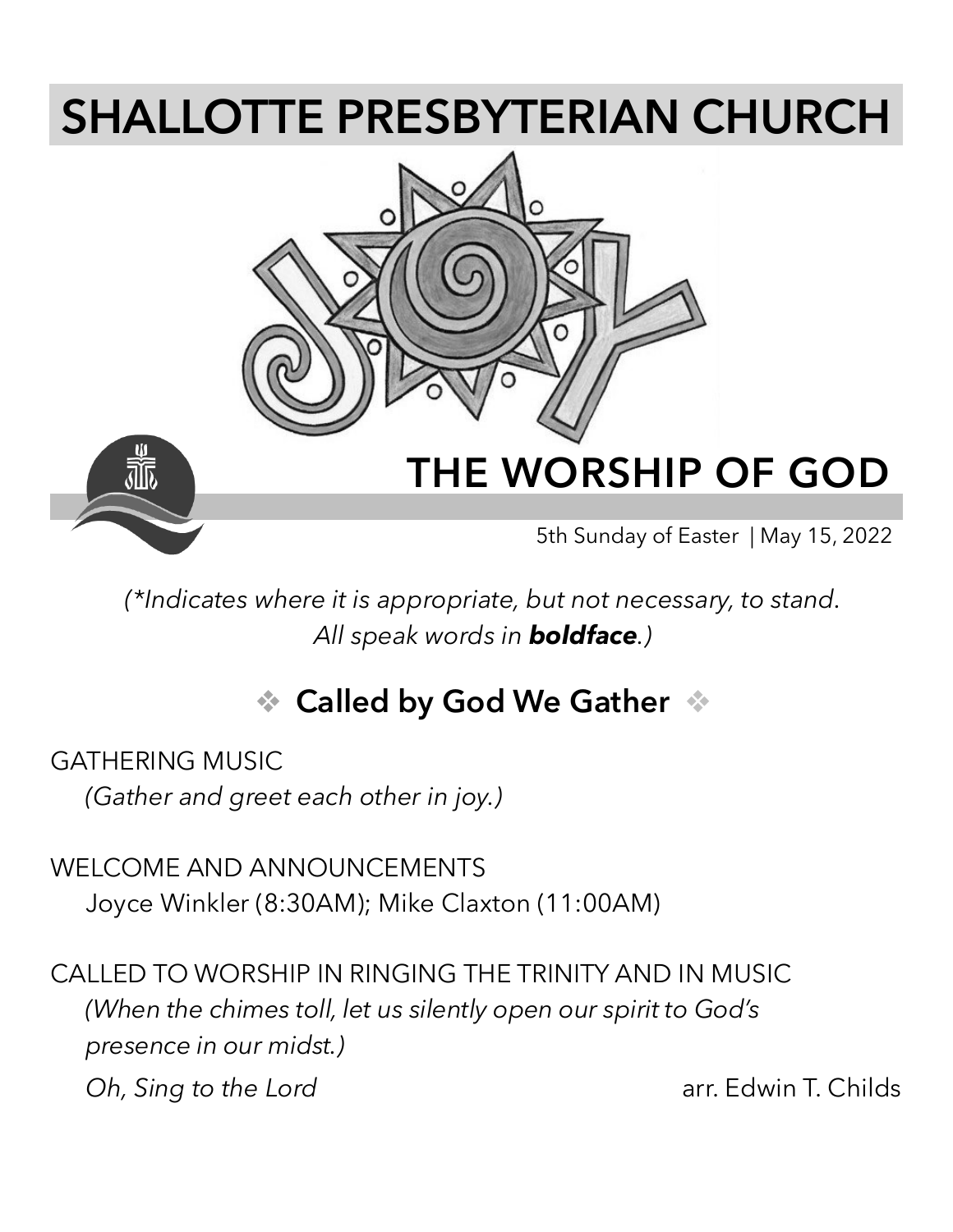### OPENING SENTENCES

It's been five weeks and we can't stop ourselves from saying it again:

### **Christ is risen! Alleluia!**

Christ is risen indeed, turning our mourning into dancing, appearing here and there, now and then, saying: **"Fear not,"** and we are comforted, **"Peace I give you,"** and we are less restless, **"Go and sin no more,"** and we glimpse a new innocence. Called to worship our life-giving God, we are thankful and grateful to answer: **Christ is risen! Alleluia! Let us worship God!**

\*HYMN #238 *Thine Is the Glory* JUDAS MACCABEUS

\*PRAYER OF PRAISE

### \*CONFESSION AND PARDON

. . . Let us pray. God of empty tombs and emptier people: when we hesitate to speak of your hope,

#### **forgive us, and give us a voice.**

When we find it difficult to love one another,

### **forgive us, and give us fresh compassion.**

When we want to stand with the high and mighty,

### **forgive us, and seat us next to the poor and oppressed.**

When we stay locked behind our fears and doubts,

### **forgive us, and send us out to share your grace.**

When we cannot believe your Word of new life,

### **forgive us, and fill us with your joy. Amen.**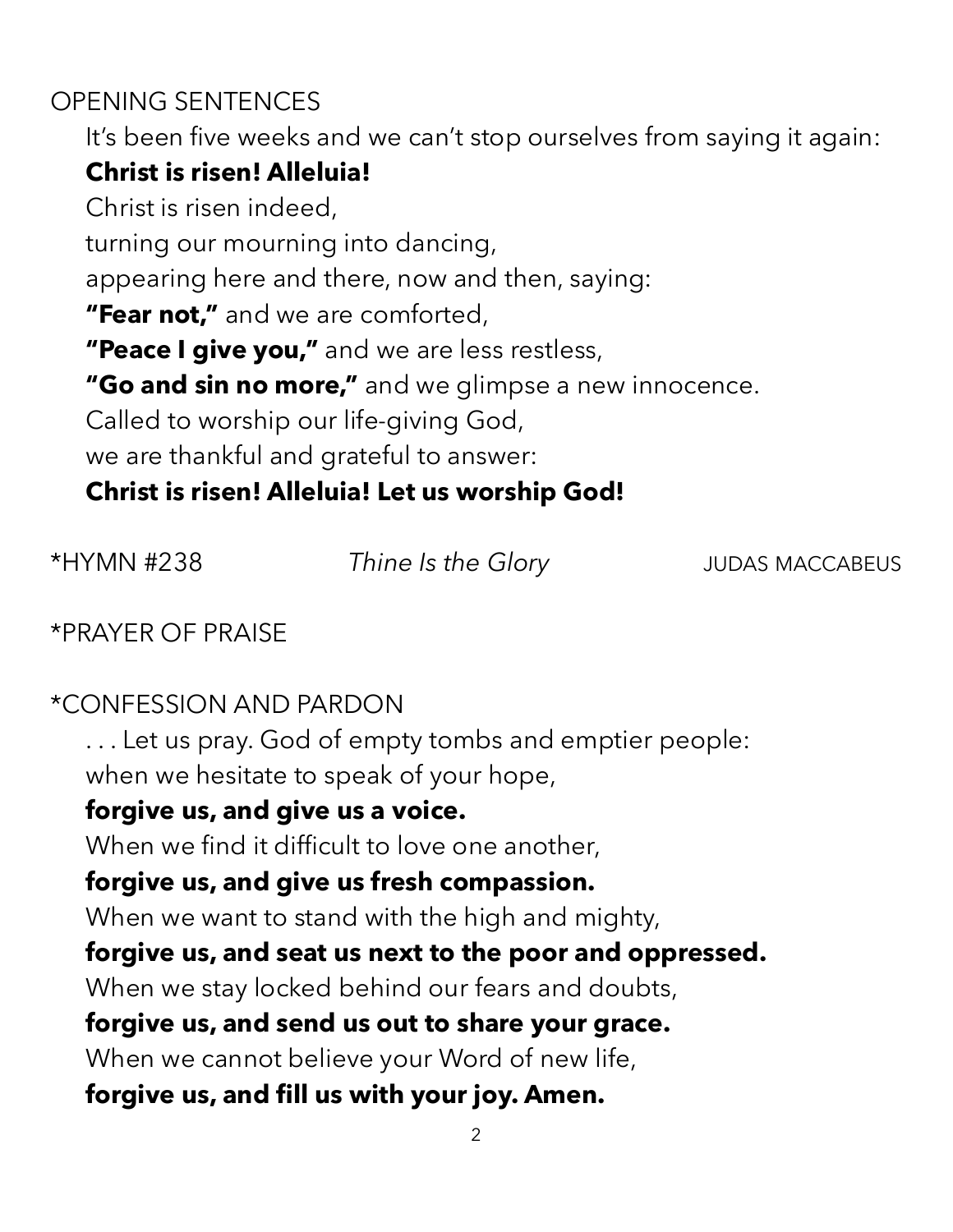### \*ASSURANCE OF PARDON

. . . so we may proclaim the good news of mercy and forgiveness for all. **Thanks be to God! Alleluia! Amen.**

\*RESPONSE OF PRAISE

Hymn #821 *My Life Flows On* HOW CAN I KEEP FROM SINGING *(Verses 1 & 4)*

# ❖ **To Hear God's Word of Grace** ❖

SCRIPTURE READING **Example 20 and SCRIPTURE READING** 

The word of God for the people of God.

**Thanks be to God.**

ANTHEM *A Grateful Heart* Mary McDonald

Sue Anderson (8:30AM)

Chancel Choir; Lynn Auman, violin (11:00AM)

*As we gather in your house to worship, let us bring to you a heart of praise. For your*  love will never fail us; to your name our thanks we raise. For your love and tender *mercy; for your goodness and your grace. May we ever praise you Father, when we seek your holy face. Lord we know your love is everlasting; from your favor we will never depart. This, our prayer we offer to you, Father: Bless us with a grateful heart. This our prayer we offer to you Father: Bless us with a grateful heart. Amen TEXT: Mary McDonald © 2003 Lorenz Publishing Company. CCLI: #1660168*

SERMON "Practice Joy" Rev. Jerrod Lowry

RESPONSE OF GRATITUDE *In the Lord I'll Be Ever Thankful* **In the Lord I'll Be Ever Thankful Jacques Berthier** Sue Anderson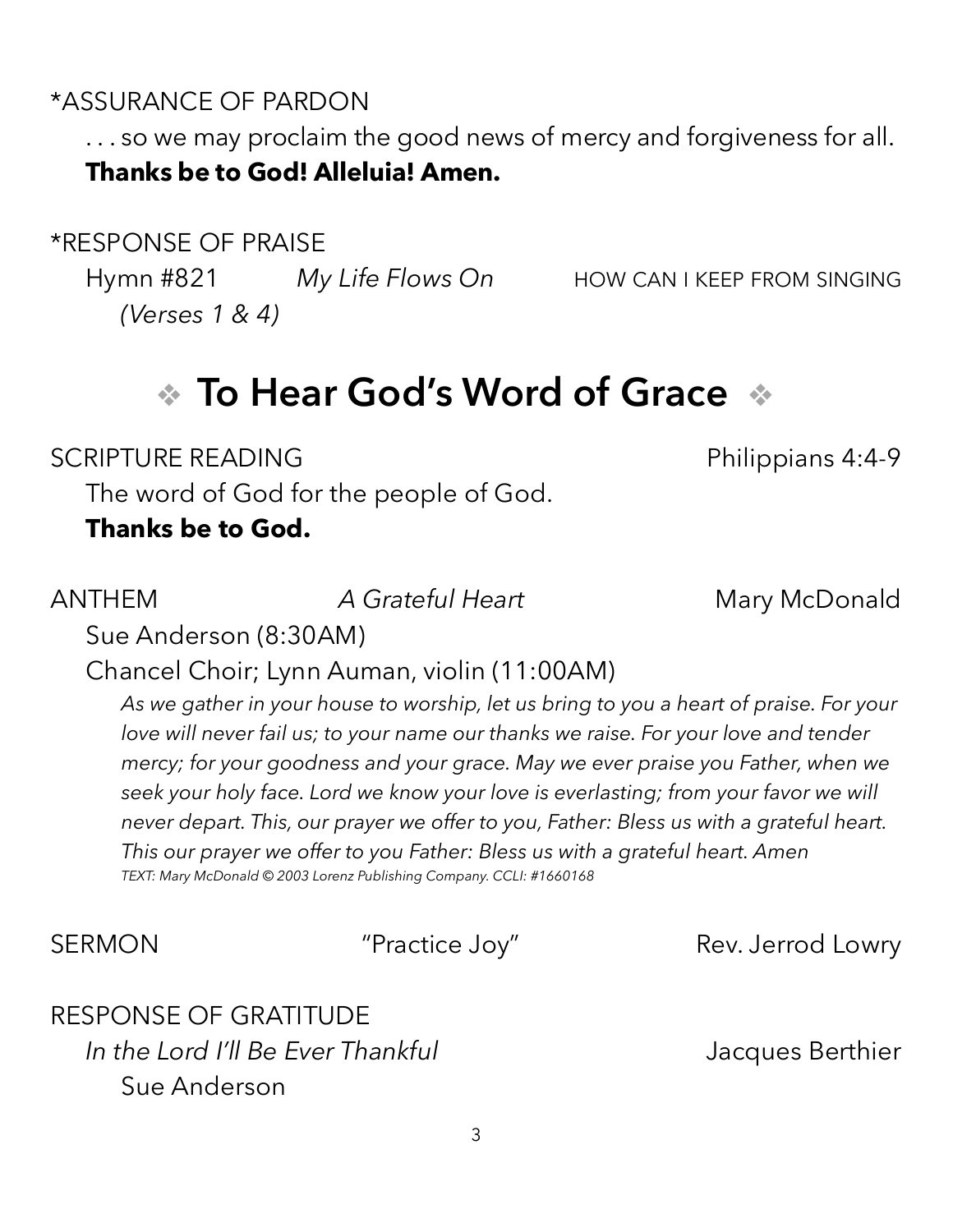# ❖ **To Respond in Faith with Gratitude** ❖

\*SCRIPTURAL AFFIRMATION OF FAITH

Let us together stand and profess our faith using these words from Philippians 4:4-8:

**Rejoice in the Lord always. I will say it again: Rejoice! Let your gentleness be evident to all. The Lord is near. Do not be anxious about anything, but in every situation, by prayer and petition, with thanksgiving, present your requests to God. And the peace of God, which transcends all understanding, will guard your hearts and your minds in Christ Jesus. Finally, brothers and sisters, whatever is true, whatever is noble, whatever is right, whatever is pure, whatever is lovely, whatever is admirable if anything is excellent or praiseworthy think about such things. In the name of the Father, the Son,** 

**and the Holy Spirit. Amen.**

Hymn #654 *In the Lord I'll Be Ever Thankful (Seated; sung once, instrumental interlude, sung again)*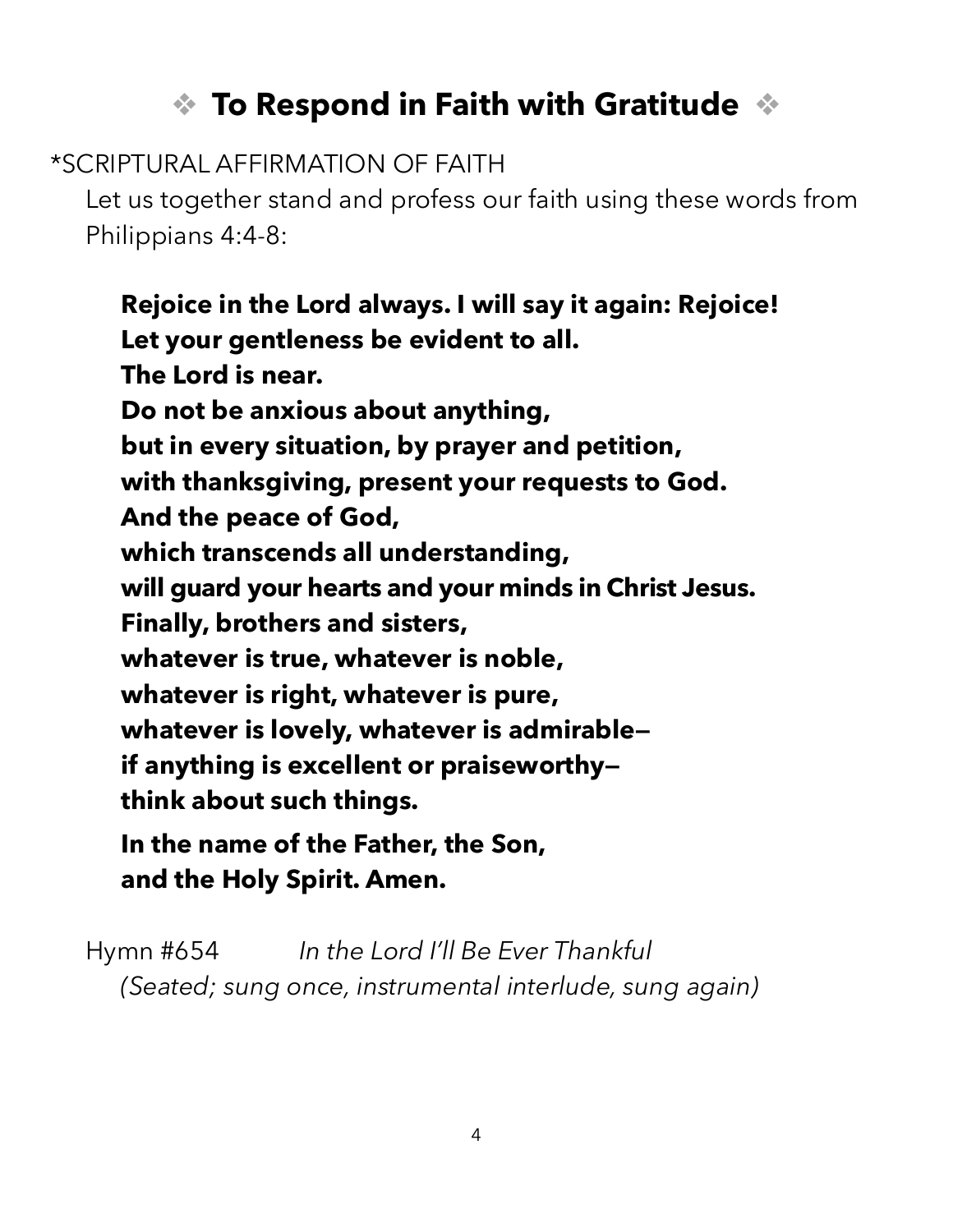### PRAYERS FOR THE COMMUNITY AND THE WORLD

God our Creator, we give thanks for all the blessings we share this day. For all of those who have gone before, people strong and brave, willing to put their lives on the line for the causes they believe in, we give you thanks.

## **Grant us, our God, the courage to step out in faith for that which is true and right.**

For freedom of speech and of the press, for the avenues open to expressing ourselves, for chances to create change, we give you thanks.

## **We pray for those who are voiceless victims of unjust governments.**

For fertile soil, abundant rain, and seasons of refreshment, we give you thanks.

# **We pray for those whose land is parched and whose wells are dry.**

For our families, friends, and the church, who provide us with food and drink for our journey, we give you thanks.

## **We pray for those who are hungry and tired, hopeless and wandering, finding no place to rest.**

For strong bodies and minds, for opportunities that encourage us to grow and become the bearers and sharers of your love that you call us to be, we give you thanks.

## **We pray for the sick, as well as for the ones who are unwilling to dream or change.**

We give you thanks for your faithfulness. We give you thanks for your